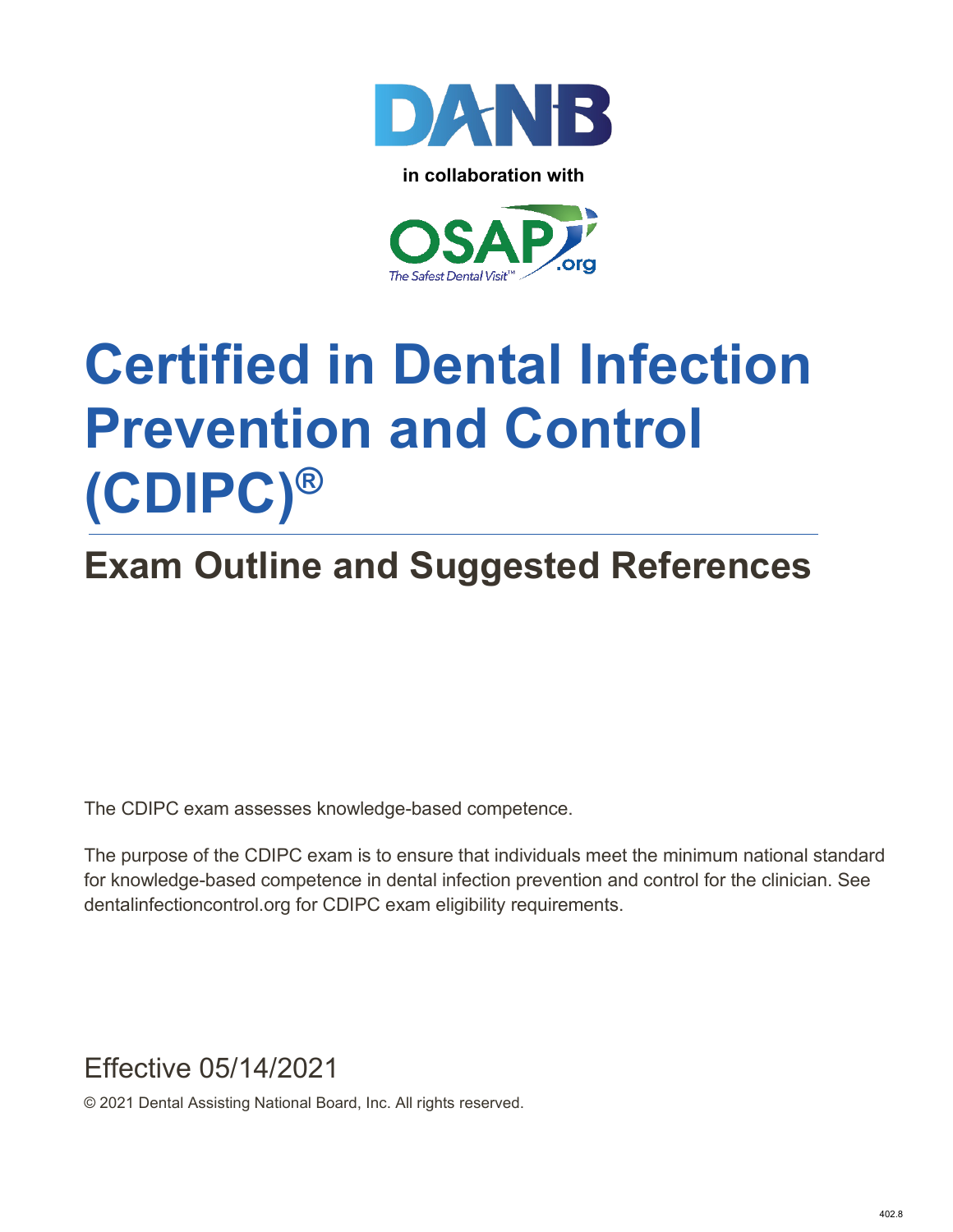# **CDIPC**

## **Exam Weighting by Domain**

- I. Policies and Administrative Responsibilities (15%)
- II. Patient and Dental Health Care Provider Protection (25%)
- III. Environmental Asepsis and Disinfection (30%)
- IV. Sterilization and Instrument Processing (30%)

### **Exam Administration**

| <b>Number of Multiple-Choice Questions</b> | 100 |  |
|--------------------------------------------|-----|--|
| Time for Exam (minutes)                    | 75  |  |
| Time for Appointment (minutes)             | 80  |  |

The CDIPC exam is administered in-person and through remote online proctoring. The candidate may choose the method they prefer. Remote proctoring allows candidates to take exams using their own computer while being remotely monitored by webcam and microphone. Candidates will not receive an advantage based on the administration mode. That is, the remotely administered exam is not easier (or harder) than the in-person exam.

Overall performance on the exam determines the candidate's pass/fail status.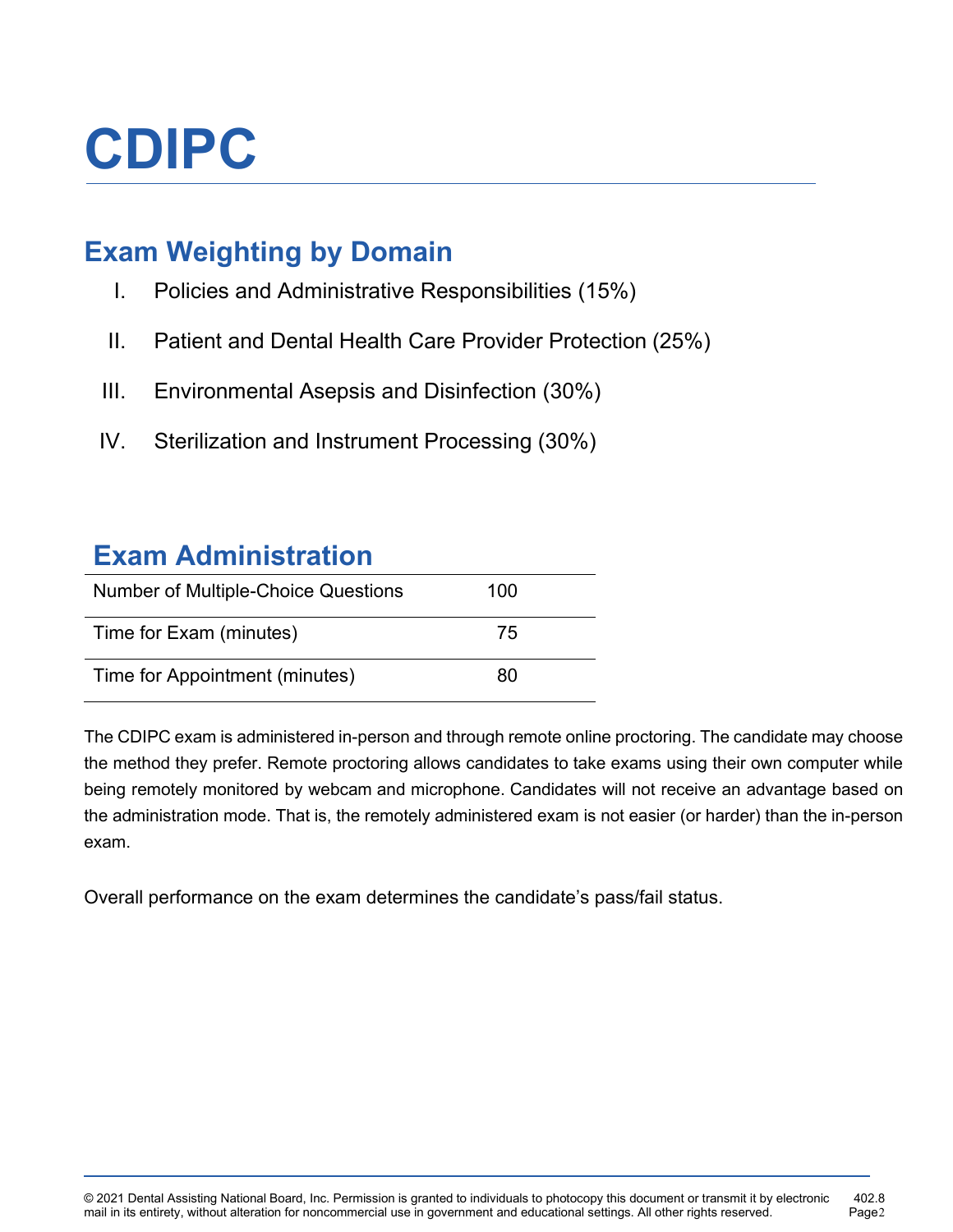## **CDIPC Exam Outline**

#### **I: Policies and Administrative Responsibilities (15%)**

#### **A. Laws, rules, regulations, standards and guidelines as they apply to infection prevention and control, including but not limited to:**

- 1. infection prevention and control policies and procedures.
- 2. infection prevention and control programs and compliance.
- 3. manufacturer's instructions for use and reuse of devices.
- 4. personal protective equipment (PPE).
- 5. Centers for Disease Control and Prevention (CDC) immunization for healthcare personnel.
- **B. Hazard communication standards as they relate to infection prevention and control practices and products, including but not limited to:**
	- 1. disinfection and sterilization chemicals.
	- 2. safety data sheets.
	- 3. regulated medical waste disposal.
- **C. Infection prevention and control supplies inventory.**

#### **II: Patient and Dental Healthcare Personnel Protection (25%)**

- **A. Infection prevention and control concepts, including but not limited to:**
	- 1. chain of infection.
	- 2. modes of infectious disease transmission.
	- 3. transmission of emerging diseases.

#### **B. Patient and dental healthcare personnel safety**

- 1. Maintain aseptic conditions.
- 2. Standard precautions to prevent the spread of infectious diseases.
- 3. Patient clinical safety precautions, including safety eyewear.
- 4. Hand hygiene protocols based on procedure, including selection of product and duration.
- 5. Protect the patient and dental healthcare personnel by using PPE.
	- a. Select PPE for use based on task.
	- b. PPE protocols, including but not limited to:
		- i. donning.
		- ii. doffing.
		- iii. preparing for reuse.
		- iv. disposal.
- 6. Prevent backflow in low-volume evacuation.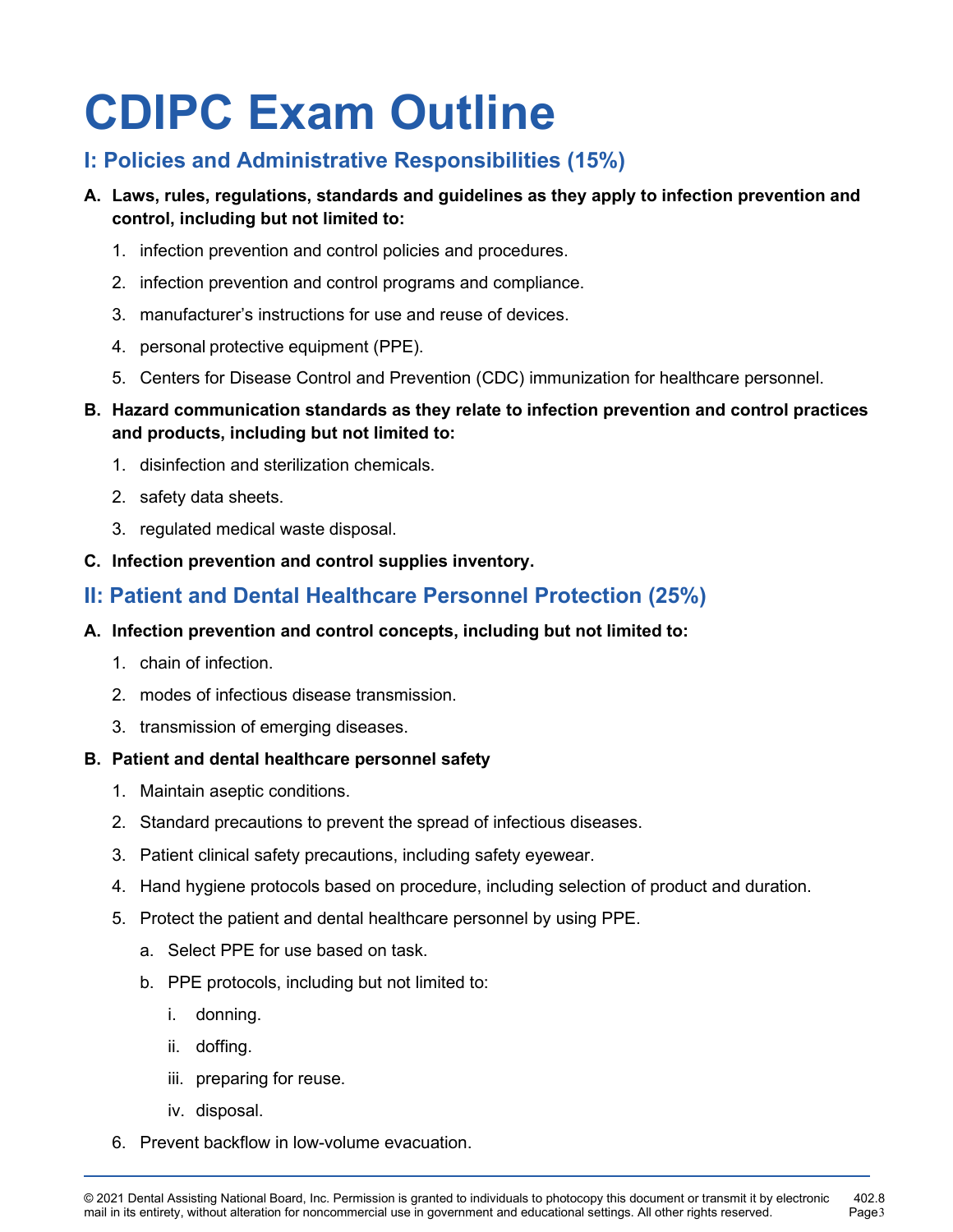#### **C. Occupational exposure and safety**

- 1. Protocols for exposure prevention and post-exposure management.
- 2. Sharps safety, including but not limited to:
	- a. engineering and work practice controls.
	- b. selection, evaluation and use of sharps safety devices.
	- c. safe injection practices.
- 3. Personnel work restrictions as they apply to medical conditions and work-related illnesses.

#### **III: Environmental Asepsis and Disinfection (30%)**

- **A. Infection prevention and control protocols to prevent cross-contamination.**
- **B. Manufacturers' Instructions for Use (IFU).**

#### **C. Surface Asepsis**

- 1. Procedures and preparation of products for cleaning/disinfection contaminated surfaces.
- 2. Use of surface barriers, including but not limited to:
	- a. selection.
	- b. placement.
	- c. removal and disposal.

#### **D. Infection prevention and control protocols, including but not limited to:**

- 1. radiography.
- 2. laboratory materials/equipment.
- 3. evacuation systems.
- 4. biological materials.
- 5. high-tech devices.
- 6. laser/electrosurgery plumes or surgical smoke.
- 7. oral surgical procedures.
- 8. technique for parenteral medications.
- **E. Dental unit water quality protocols, including but not limited to:**
	- 1. maintaining water quality.
	- 2. monitoring and testing.
	- 3. improvement methods.
	- 4. use of sterile irrigation water.
	- 5. boil-water advisories and procedures.

#### **F. Incoming/outgoing lab cases and laboratory equipment processing protocols.**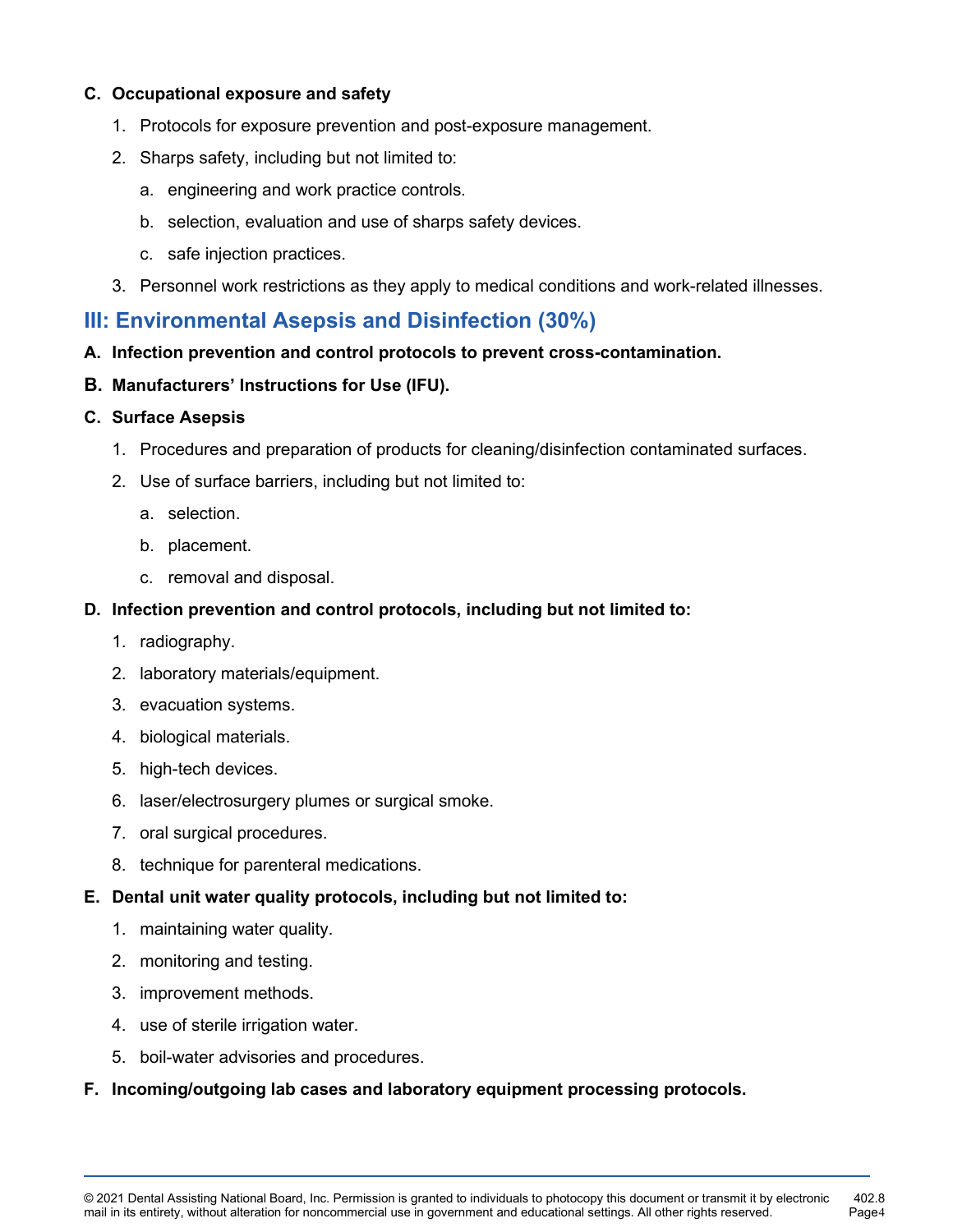#### **G. Disposal procedures, including but not limited to:**

- 1. waste types.
- 2. disposable items.

#### **IV: Sterilization and Instrument Processing (30%)**

**A. Sterilization/disinfection procedures based on Spaulding classifications.**

#### **B. Instrument processing procedures, including but not limited to:**

- 1. preparing work area for reprocessing contaminated items.
- 2. transporting and receiving items.
- 3. cleaning and/or decontaminating items.
- 4. inspecting items for cleanliness and functionality.
- 5. following manufacturer's instructions for reprocessing items.
- 6. selecting packaging method and materials.
- 7. assembling, packaging and labeling items, including slow-speed/high-speed handpieces (with or without motors).
- 8. selecting and placing biological, chemical, and/or mechanical indicators.
- 9. loading and unloading sterilizer.
- 10. preparing work area for sterile storage.
- 11. storing and distributing sterile items to point-of-use.
- 12. immediate use sterilization.

#### **C. Sterilization documentation.**

- 1. Document sterilization load contents.
- 2. Record instrument processing in sterilization logbook.

#### **D. Sterilization monitoring.**

- 1. Package integrity (pre-sterilization, post-sterilization).
- 2. Sterilization failure and device malfunctions.
- 3. Output of sterilization tests and sign-off procedures.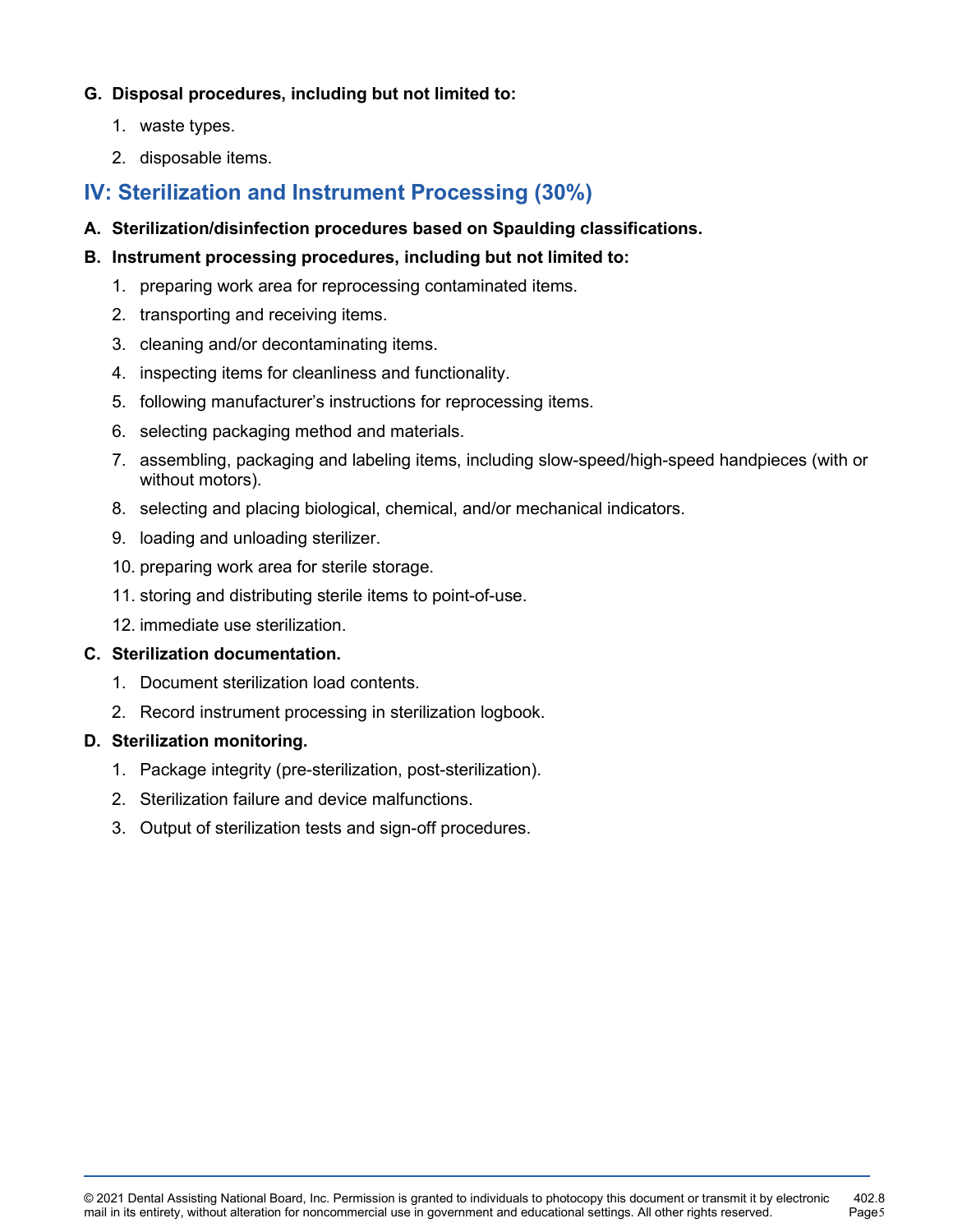## **CDIPC Exam Suggested References**

DANB exam committees use the following textbooks and reference materials to develop this exam. This list does not include all available study materials; these are the resources that exam committees have determined provide the most up-to-date information needed to meet a determined level of competence on this exam. It is not an endorsement of the publications. Any one reference will likely not include all the study material required to pass the exam. **Please note that previous editions of the resources below may be used for study purposes if the previous version was published within the past 7 years, unless noted otherwise.**

#### **Suggested Exam Preparation References**

- 1. Centers for Disease Control and Prevention (CDC). www.cdc.gov.
	- *Guidelines for Infection Control in Dental Health-Care Settings 2003* (MMWR, Vol. 52, RR 17). www.cdc.gov/mmwr/preview/mmwrhtml/rr5217a1.htm
	- *Summary of Infection Prevention Practices in Dental Settings: Basic Expectations for Safe Care.*  Atlanta, GA: U.S. Department of Health and Human Services, Centers for Disease Control and Prevention, National Center for Chronic Disease Prevention and Health Promotion, Division of Oral Health; 2016. www.cdc.gov/oralhealth/infectioncontrol/summary-infection-preventionpractices/index.html
- 2. U.S. Department of Labor, Occupational Safety and Health Administration (OSHA). www.osha.gov.
	- *Hazard Communication standard* (Code of Federal Regulations #29, Part 1910). *<https://www.osha.gov/laws-regs/regulations/standardnumber/1910/1910.1200>*
	- *Bloodborne Pathogens Standard* (1910.1030). www.osha.gov/lawsregs/regulations/standardnumber/1910/1910.1030
- 3. Miller, Chris. *Infection Control and Management of Hazardous Materials for the Dental Team*. 6th ed. Elsevier/Mosby, 2018. **[This edition only.]**

#### **Additional/Optional Study Resources**

- 1. Bird, Doni L., and Debbie S. Robinson. *Essentials of Dental Assisting*. 6th ed. Elsevier/Saunders, 2017.
- 2. Bird, Doni L., and Debbie S. Robinson. *Modern Dental Assisting*. 12th ed. Elsevier/Saunders, 2018.
- 3. Phinney, Donna J., and Judy H. Halstead. *Dental Assisting: A Comprehensive Approach*. 5th ed. Delmar, 2018.
- 4. The Organization for Safety, Asepsis and Prevention (OSAP). www.osap.org.
	- From Policy to Practice: OSAP's Guide to the Guidelines
	- OSAP Dental Infection Control Bootcamp™
	- OSAP's OSHA & CDC Guidelines: Interact Training System
- 5. The DALE Foundation*.* www.dalefoundation.org*.*
	- *DANB ICE Review*
	- *DANB ICE Practice Test*
- 6. OSAP-DALE Foundation. www.dentalinfectioncontrol.org
	- *OSAP-DALE Foundation Dental Infection Prevention and Control eHandbook*
	- *Understanding CDC's Summary of Infection Prevention Practices in Dental Settings*
	- *General Aspects of Instrument Processing*